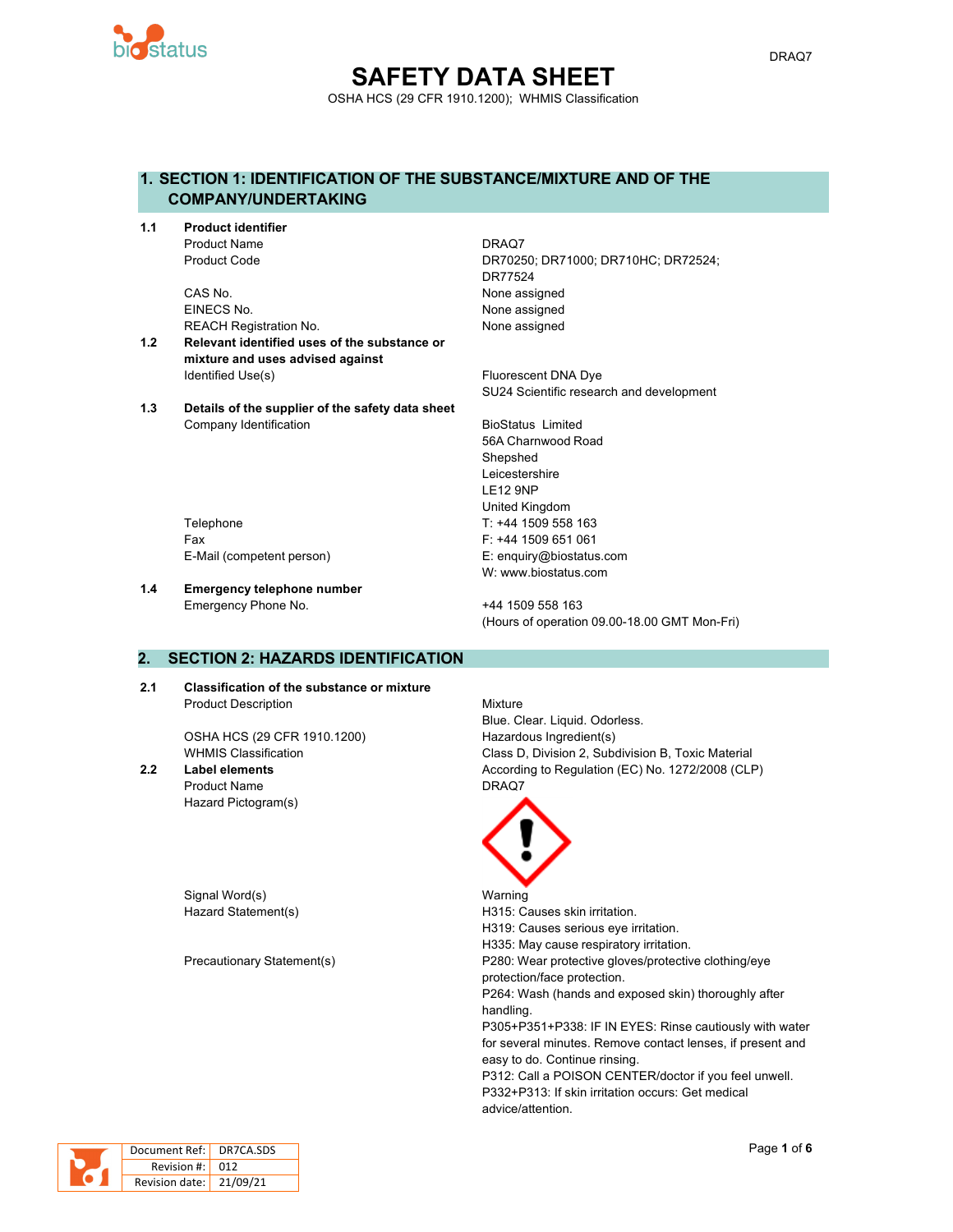

P362: Take off contaminated clothing. **2.3 Other hazards** Warning - this preparation contains a substance not yet tested completely.

**2.4 Additional Information** None

### **3. SECTION 3: COMPOSITION/INFORMATION ON INGREDIENTS**

#### **3.2 Mixtures**

| Hazardous Ingredient(s)                                                                                                       | %     | CAS No.       | <b>OSHA HCS (29 CFR)</b><br>1910.1200) | <b>WHMIS Classification</b>                              |
|-------------------------------------------------------------------------------------------------------------------------------|-------|---------------|----------------------------------------|----------------------------------------------------------|
| Proprietary derivative of<br>1,5-BIS{[2-<br>(DIMETHYLAMINO)<br>ETHYLJAMINO}-4,8-<br><b>DIHYDROXYANTHRACE</b><br>NE-9.10-DIONE | $<$ 1 | None assigned | Irritant.                              | Class D. Division 2,<br>Subdivision B, Toxic<br>Material |

#### **3.3 Additional Information**

For full text of H/P phrases see section 16.

### **4. SECTION 4: FIRST AID MEASURES**



| 4.1 | <b>Description of first aid measures</b>      |                                                              |
|-----|-----------------------------------------------|--------------------------------------------------------------|
|     | General information                           | Warning - this preparation contains a substance not yet      |
|     |                                               | tested completely.                                           |
|     | Inhalation                                    | IF INHALED: Remove person to fresh air and keep              |
|     |                                               | comfortable for breathing.                                   |
|     | Ingestion                                     | IF SWALLOWED: Rinse mouth, Get medical attention             |
|     |                                               | immediately.                                                 |
|     | <b>Skin Contact</b>                           | IF ON SKIN (or hair): Take off immediately all contaminated  |
|     |                                               | clothing. Rinse skin with water/shower. If symptoms persist, |
|     |                                               | obtain medical attention.                                    |
|     | Eye Contact                                   | IF IN EYES: Rinse cautiously with water for several minutes. |
|     |                                               | Remove contact lenses, if present and easy to do. Continue   |
|     |                                               | rinsing. If eye irritation persists: Get medical             |
|     |                                               | advice/attention.                                            |
| 4.2 | Most important symptoms and effects, both     |                                                              |
|     | acute and delayed                             |                                                              |
|     | Inhalation                                    | May cause irritation to the respiratory system.              |
|     | Ingestion                                     | Stomach ache. Vomiting                                       |
|     | <b>Skin Contact</b>                           | May cause irritation.                                        |
|     | Eye Contact                                   | May cause eye irritation.                                    |
| 4.3 | Indication of any immediate medical attention | Treat symptomatically.                                       |
|     | and special treatment needed                  |                                                              |
|     |                                               |                                                              |
| 5.  | <b>SECTION 5: FIRE-FIGHTING MEASURES</b>      |                                                              |
|     |                                               |                                                              |
| 5.1 | <b>Extinguishing Media</b>                    | Non-flammable. In case of fire in the surroundings: all      |

- **5.2 Special hazards arising from the substance or mixture**
- 

extinguishing agents allowed. None anticipated.

**5.3 Advice for fire-fighters Fire fighters** Fire fighters should wear complete protective clothing including self-contained breathing apparatus.

#### **6. SECTION 6: ACCIDENTAL RELEASE MEASURES**

**6.1 Personal precautions, protective equipment and** Wear suitable protective clothing, gloves and eye/face **emergency procedures**

protection.

| Document Ref: DR7CA.SDS |  |
|-------------------------|--|
| Revision #: 012         |  |
| Revision date: 21/09/21 |  |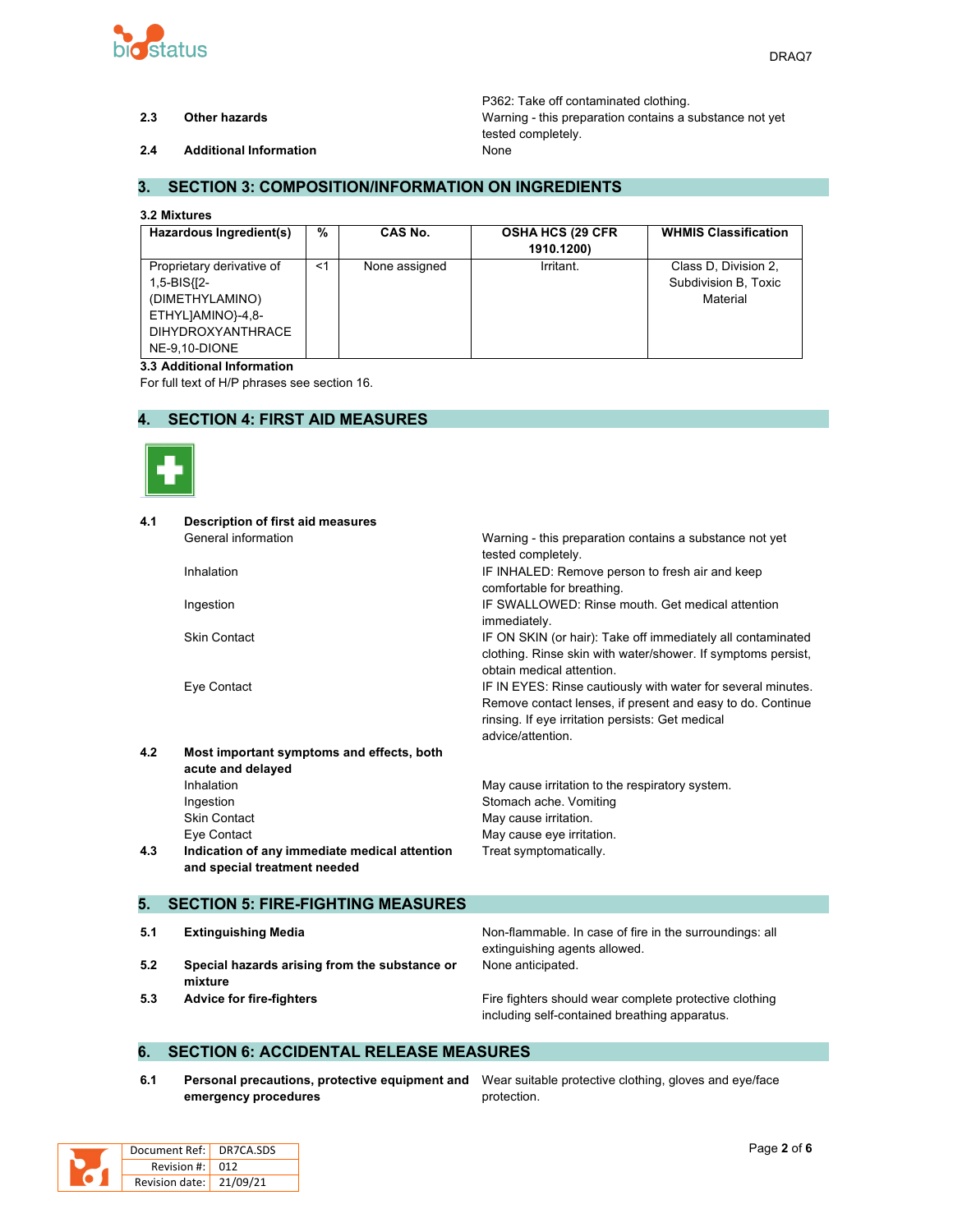

- **6.2 Environmental precautions** Cover with absorbent or contain. Collect and dispose. **6.3 Methods and material for containment and cleaning up** Wear suitable protective clothing, gloves and eye/face protection. Cover with absorbent or contain. Collect and dispose. Dispose of this material and its container to hazardous or special waste collection point. Wash the spillage area with water. **6.4 Reference to other sections** Wear suitable protective clothing, gloves and eye/face protection. For full text of H/P phrases see section 16. Collect mechanically and dispose of according to Section 13. **7. SECTION 7: HANDLING AND STORAGE 7.1 Precautions for safe handling For professional users only.** Observe the usage / storage instructions. Wear suitable protective clothing, gloves and eye/face
- **7.2 Conditions for safe storage, including any incompatibilities** Storage temperature **Storage temperature (°C): 2-8. Do not freeze.** Storage temperature (°C): 2-8. Do not freeze. Incompatible materials **None anticipated**.

# Storage life Observe directions on label and instructions for use. **7.3 Specific end use(s) Eluorescent DNA Dye** SU24 Scientific research and development

Always wash hands before smoking, eating and drinking.

Avoid contact with skin and eyes.

#### **8. SECTION 8: EXPOSURE CONTROLS/PERSONAL PROTECTION**

**8.1 Control parameters** Exposure limit values Not determined. USA (NIOSH/OSHA) Not determined. BEI: Biological Exposure Indices (ACGIH) Not determined. OEL (Ireland) Not determined. Japan (ENCS) Not determined.

**8.2 Exposure controls**

- 
- **8.2.2 Personal protection equipment**

protection.

**8.2.1 Appropriate engineering controls Provide adequate ventilation.** 



Eye/face protection Wear protective eyewear (goggles, face shield, or safety glasses).

Skin protection (Hand protection/ Other) Wear suitable protective clothing and gloves. Respiratory protection **Not normally required.** Unlikely to be hazardous by inhalation because of the low vapor pressure of the material at ambient temperature.

#### **9. SECTION 9: PHYSICAL AND CHEMICAL PROPERTIES**

#### **9.1 Information on basic physical and chemical**

- **properties** Appearance Colored liquid. Color. Blue. Odor **Odor** Odorless. Odor Threshold **Not available.** Not available. pH  $\blacksquare$ Melting Point/Freezing Point Not available. Initial boiling point and boiling range Not available. Flash point **Not available.** Evaporation Rate **Not available**.
	-

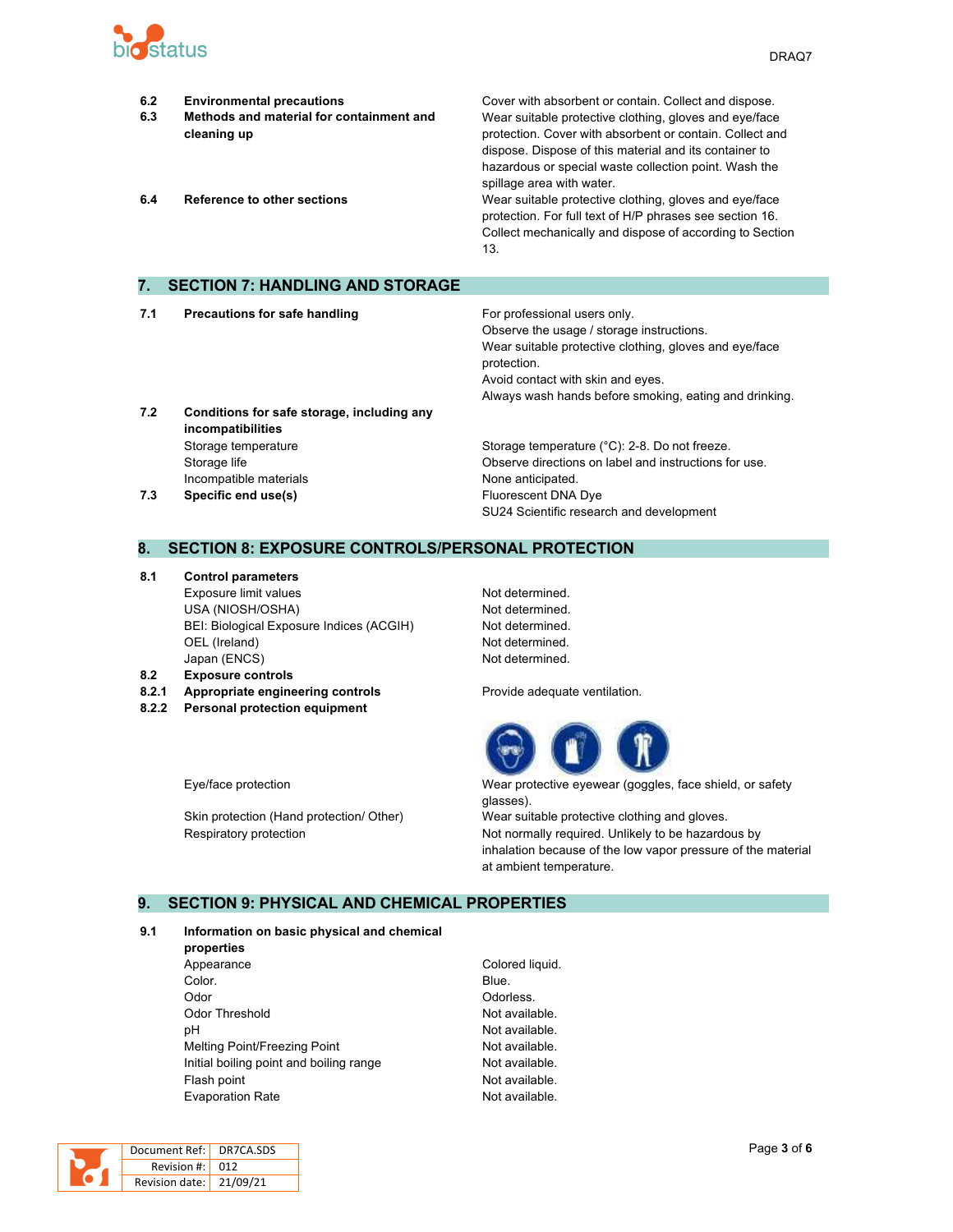

|     | Flammability (solid, gas)                    | Not available. |
|-----|----------------------------------------------|----------------|
|     | Upper/lower flammability or explosive limits | Not available. |
|     | Vapor pressure                               | Not available. |
|     | Vapor density                                | Not available. |
|     | Relative density                             | Not available. |
|     | Solubility(ies)                              | Not available. |
|     | Partition coefficient: n-octanol/water       | Not available. |
|     | Auto-ignition temperature                    | Not available. |
|     | Decomposition Temperature                    | Not available. |
|     | Viscosity                                    | Not available. |
|     | <b>Explosive properties</b>                  | Not available. |
|     | Oxidizing properties                         | Not available. |
| 9.2 | <b>Other information</b>                     | None known.    |
|     |                                              |                |

#### **10. SECTION 10: STABILITY AND REACTIVITY**

- **10.1 Reactivity None known. None known.**
- **10.2 Chemical stability** Stable at ambient temperatures.
- **10.3 Possibility of hazardous reactions** None known.
- **10.4 Conditions to avoid None known.**
- **10.5 Incompatible materials 10.5 Incompatible materials** Strong **Strong oxidizing agents. Strong Alkalis.**
- **10.6 Hazardous decomposition product(s)** None known.

## **11. SECTION 11: TOXICOLOGICAL INFORMATION**

**11.1 Information on toxicological effects Mixture** Warning - this preparation contains a substance not yet tested completely. **Acute toxicity Not determined.** No information available. **Irritation Irritation Irritation In In In In In In In In In In In In In In In In In In In In In In In I Corrosivity** Corrosivity **Not determined.** No information available. **Sensitization Not determined. No information available.** Not determined. No information available. **STOT** - single exposure **Not determined.** No information available. **Repeated dose toxicity Not determined. No information available. Carcinogenicity Carcinogenicity Not determined. No information available. Mutagenicity Mutagenicity Mutagenicity Mutagenicity Mutagenicity Mutagenicity Mutagenicity Mutagenicity Mutagenicity Mutagenicity Mutagenicity Mutagenicity Mutagenicity Mutagenicity Mutagenicit Toxicity for reproduction** Not determined. No information available. **11.2 Other information** Inhalation **May cause irritation to the respiratory system.** May cause irritation to the respiratory system. Ingestion **Interpretent in the Harmful:** possible risk of irreversible effects if swallowed. Skin Contact **May cause irritation.** May cause irritation. Eye Contact **May cause eye irritation**.

#### **12. SECTION 12: ECOLOGICAL INFORMATION**

| 12.1 | <b>Toxicity</b>                           | Not determined. No information available. |
|------|-------------------------------------------|-------------------------------------------|
| 12.2 | Persistence and degradability             | Not determined. No information available. |
| 12.3 | <b>Bioaccumulative potential</b>          | Not determined. No information available. |
| 12.4 | Mobility in soil                          | Not determined. No information available. |
| 12.5 | <b>Results of PBT and vPvB assessment</b> | Not determined. No information available. |
| 12.6 | Other adverse effects                     | Not determined. No information available. |

#### **13. SECTION 13: DISPOSAL CONSIDERATIONS**

**13.1 Waste treatment methods** Disposal should be in accordance with local, state or national legislation. **13.2 Additional Information** Wear suitable protective clothing, gloves and eye/face protection.

#### **14. SECTION 14: TRANSPORT INFORMATION**

DR7CA.SDS 012 Revision date: 21/09/21

NOT CLASSED AS DANGEROUS FOR Not classified according to the United Nations 'Recommendations on

| Document Ref         |
|----------------------|
| Revision #           |
| <b>Revision date</b> |

 $DRAO7$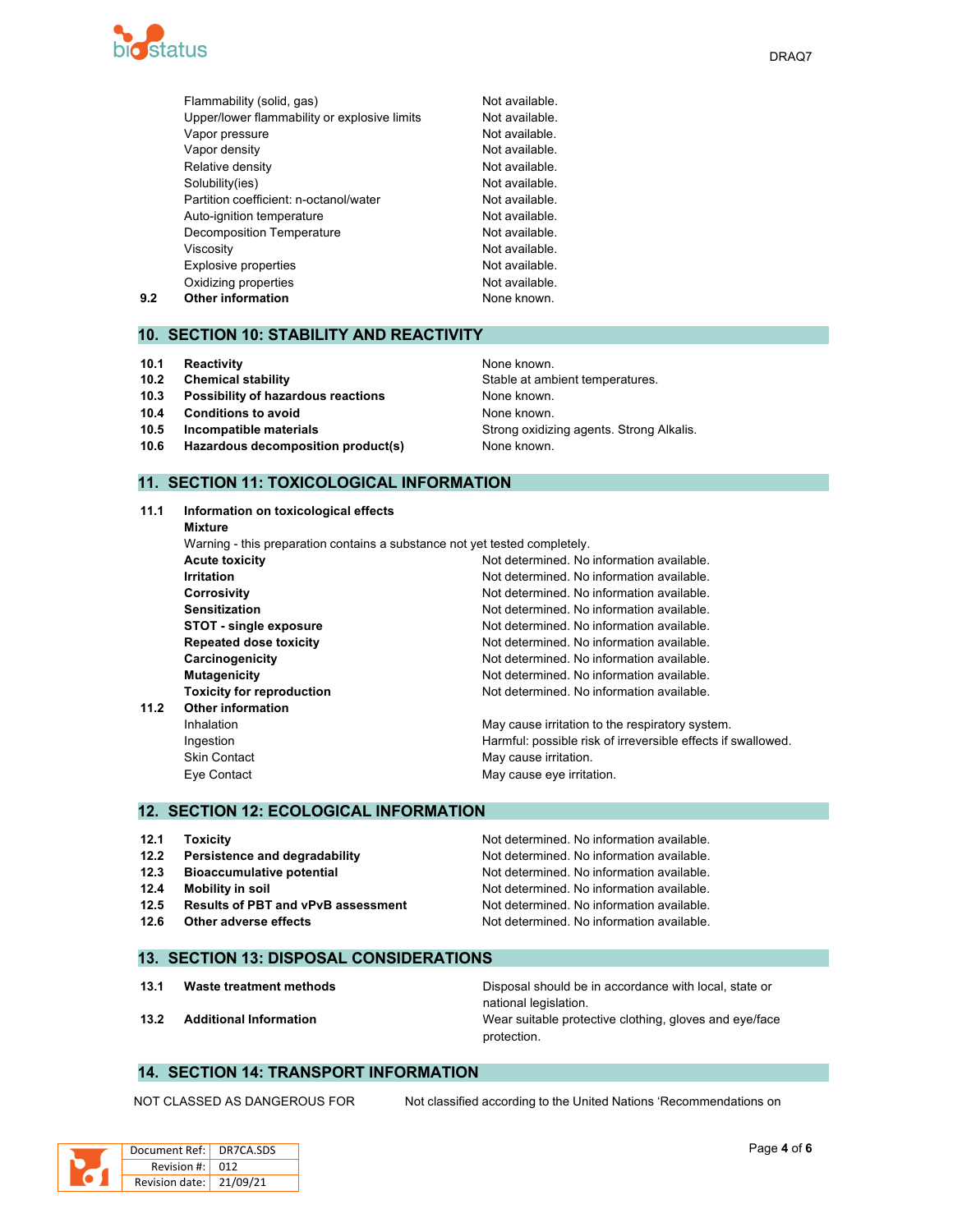

| TRANSPORT. |                                                     | the Transport of Dangerous Goods'. (IMDG, ICAO/IATA, ADR/RID). |
|------------|-----------------------------------------------------|----------------------------------------------------------------|
| 14.1       | UN number                                           | Not applicable.                                                |
| 14.2       | UN proper shipping name                             | Not applicable.                                                |
| 14.3       | Transport hazard class(es)                          | Not applicable.                                                |
| 14.4       | Packing group                                       | Not applicable.                                                |
| 14.5       | <b>Environmental hazards</b>                        | None known.                                                    |
| 14.6       | Special precautions for user                        | Not applicable.                                                |
| 14.7       | Transport in bulk according to Annex II of          | Not applicable.                                                |
|            | MARPOL73/78 and the IBC Code                        |                                                                |
|            |                                                     |                                                                |
|            | <b>15. SECTION 15: REGULATORY INFORMATION</b>       |                                                                |
| 15.1       | Safety, health and environmental                    |                                                                |
|            | regulations/legislation specific for the substance  |                                                                |
|            | or mixture                                          |                                                                |
|            | SARA 313 - Toxic Chemicals                          | None                                                           |
|            | <b>CERCLA (Comprehensive Environmental Response</b> | None                                                           |
|            | Compensation and Liability Act)                     |                                                                |
|            | Proposition 65 (California)                         |                                                                |
|            |                                                     |                                                                |

WHMIS Classification **Class D**, Division 2, Subdivision B, Toxic Material

**15.2 Chemical Safety Assessment** Not determined. No information available.

**16. SECTION 16: OTHER INFORMATION**

**Canada**

**The following sections contain revisions or new statements:** 1-16. **LEGEND**

Massachusetts MSL None New Jersey Department of Health RTK List None Pennsylvania RTK None

PIN Number Not applicable. CANADA INGREDIENT DISCLOSURE LIST None

| LEGEND                                             |                                                                      |
|----------------------------------------------------|----------------------------------------------------------------------|
| <b>LTEL</b>                                        | Long Term Exposure Limit                                             |
| <b>STEL</b>                                        | Short Term Exposure Limit                                            |
| <b>STOT</b>                                        | Specific Target Organ Toxicity                                       |
| <b>DNEL</b>                                        | Derived No Effect Level                                              |
| PNEC                                               | Predicted No Effect Concentration                                    |
| <b>PBT</b>                                         | Persistent, Bioaccumulative and Toxic                                |
| vPvB                                               | very Persistent and very Bioaccumulative                             |
| Flam. Lig. 1                                       | Flammable Liquid Category 1                                          |
| Flam. Lig. 2                                       | Flammable Liquid Category 2                                          |
| Flam. Lig. 3                                       | Flammable Liquid Category 3                                          |
| Acute Tox, 4                                       | Acute toxicity Category 4                                            |
| Skin Irrit. 2                                      | Skin corrosion/irritation Category 2                                 |
| Eye Irrit. 2                                       | Serious eye damage/irritation Category 2                             |
| STOT SE3                                           | Specific target organ toxicity — single exposure Category 3          |
| STOT RE 1                                          | Specific target organ toxicity — repeated exposure Category 1        |
| Hazard Statement(s) and Precautionary Statement(s) |                                                                      |
| H319: Causes serious eye irritation.               | P280: Wear protective gloves/protective clothing/eye protection/face |
| H315: Causes skin irritation.                      | protection.                                                          |
| H335: May cause respiratory irritation.            | P264: Wash (hands and exposed skin) thoroughly after handling.       |
|                                                    | P305+P351+P338: IF IN EYES: Rinse cautiously with water for several  |
|                                                    | minutes. Remove contact lenses, if present and easy to do. Continue  |
|                                                    | rinsing.                                                             |
|                                                    | P312: Call a POISON CENTER/doctor if you feel unwell.                |
|                                                    | P332+P313: If skin irritation occurs: Get medical advice/attention.  |
|                                                    | P362: Take off contaminated clothing.                                |
|                                                    |                                                                      |

#### **Disclaimers**

Information contained in this publication or as otherwise supplied to Users is believed to be accurate and is given in good faith, but it is for the Users to satisfy themselves of the suitability of the product for their own particular purpose. BioStatus gives no warranty as to the fitness of the product for any particular purpose and any implied warranty or condition (statutory or otherwise) is excluded except to the extent that exclusion is prevented by law. BioStatus accepts no liability

| Document Ref: DR7CA.SDS |     |
|-------------------------|-----|
| Revision #: L           | 012 |
| Revision date: 21/09/21 |     |